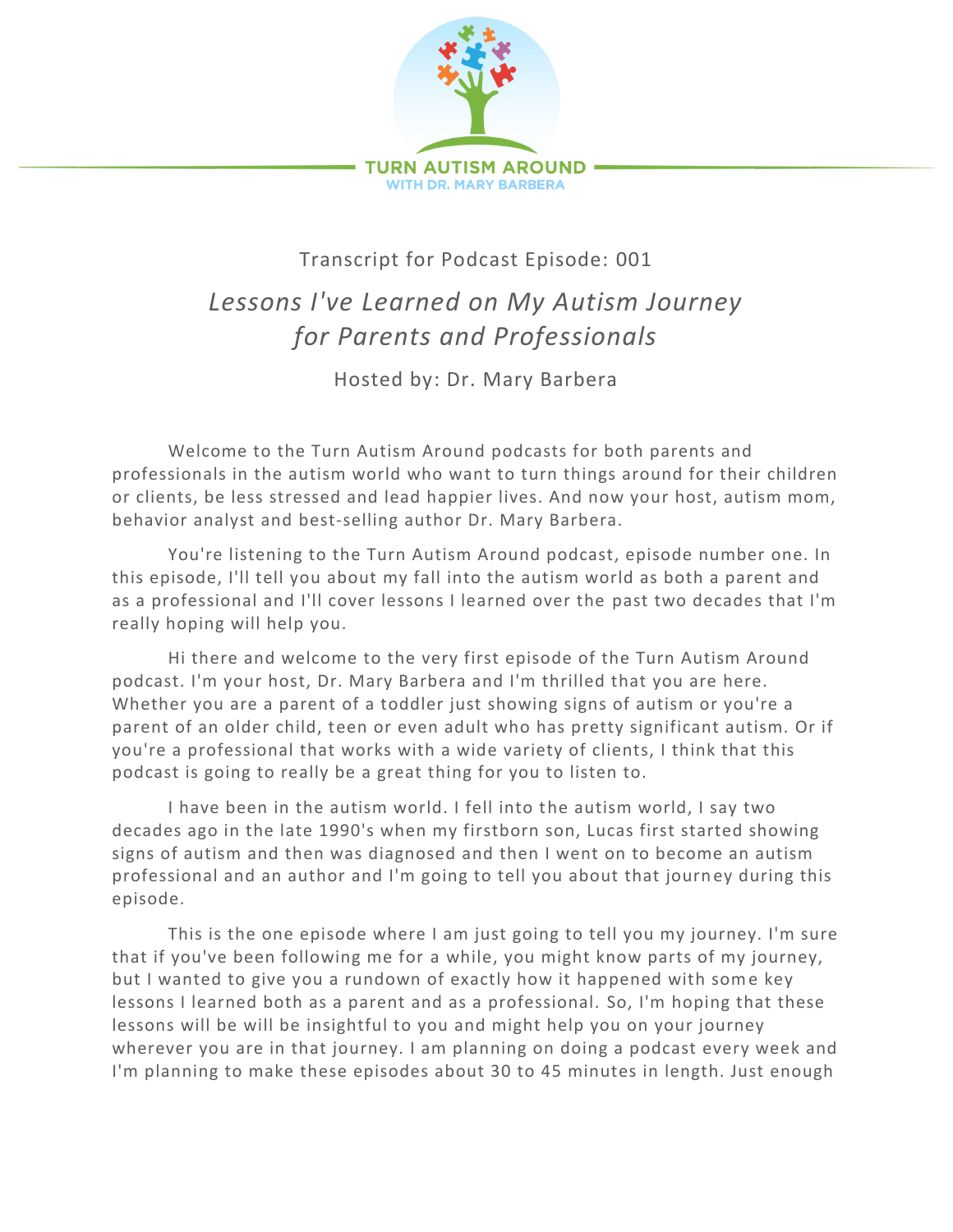that you can, you know, exercise while listening or while you're driving or walking the dog or whatever you do routinely where you listen to podcasts.

In addition to being an autism parent and professional, I'm also an awardwinning online marketer. I was named Jeff Walker's Launch Club Spokesperson of the Year in 2017 and I won a cruise. I took 15 of my family members on a cruise and I won a mastermind with Jeff Walker, who is the creator of Product Launch Formula. And he also wrote an awesome book Launch, which helped me really get started with my online courses.

I've also been inspired by a few online marketers, especially their podcasts. And those two individuals that really inspired me to do this podcast are Amy Porterfield and Pat Flynn and Pat Flynn in addition to doing weekly podcasts, which are amazing, he also has a course called Power Up podcasting, which I binged watched last week. And so I really am going to make this a big part of my online business to bring information out to you all each week so that I can spread my message and I'm on this goal to turn autism around for 2 million by 2020… and now that it is newly 2019, I have a lot of work to do, even if we consider the end of 2020 that still gives me under two years to reach 2 million and not only to reach them, but to help you turn autism around.

So, I'm sure that some of you are even questioning the title, Turn Autism Around. What does that mean? There's a lot of debate about whether children with autism can recover from autism. And turning autism around in my mind looks different for different children for the very young children. My next episode is going to be about early detection and catching autism as early as it shows up and really turning it around. And in some cases, if you catch it very early and you treat it very aggressively, autism can be completely turned around. And I've seen that, I've seen that with my own eyes.

It was actually proven in the late 1980's that with intensive behavioral treatment that kids with autism could become indistinguishable from their peers or recover from autism. This was proven three decades ago and which is amazing that a lot of people don't know that even people in the autism world, so 47 percent of the people of the kids in the original Lovaas Study recovered or became indistinguishable.

And so, I don't see 47 percent become indistinguishable, but I also don't see a lot of kids getting very intensive treatment very early on. So, I want to be part of changing that. Now turning autism around looks very different as kids get older. My son is now in his early twenties and he still has moderate to severe autism. He has mild intellectual disability. He needs a lot of supervision and care. And so, for him, turning autism around is just continuing to treat any problem behaviors that occur, to treat any medical issues very aggressively so that he can get back to baseline and continue to be happy, be safe, be independent. Turning autism around for an 11-year-old that… the mom of an 11-year-old took my course and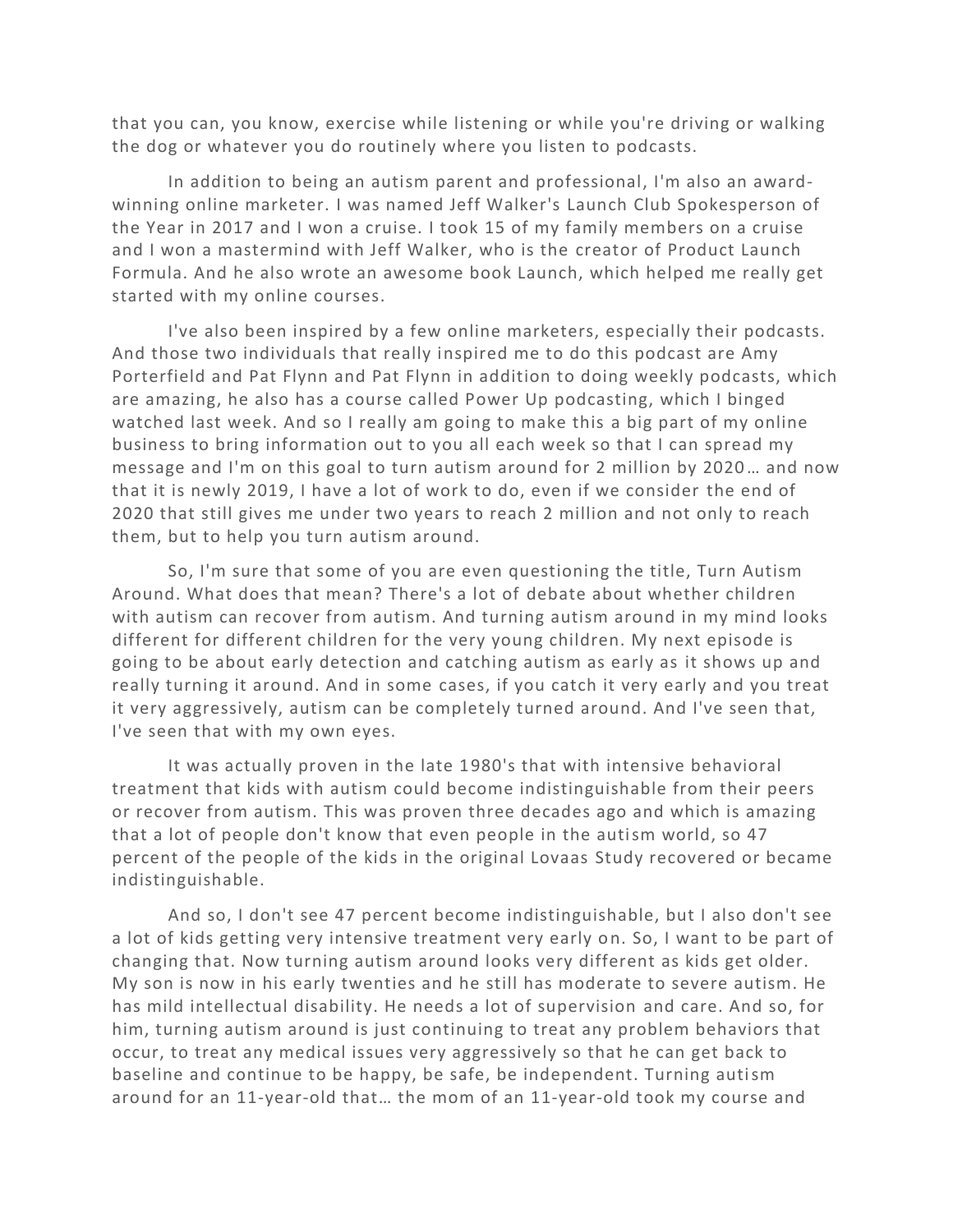she reported that child was able to have his first bowel movement on the toilet at 11. Some eight-year-old learning to speak for the first time.

So, turning autism around doesn't mean turning it completely around and recovering. It means helping each child reach his or her fullest potential and to be as safe as possible, as happy as possible and as independent as possible. I'm going to cover on this podcast, not this episode, but in future episodes. I'm going to cover reasonable treatments from my perspective and reasonable topics. The autism spectrum is so wide. There're so many different camps.

I'm going to be covering autism from a behavioral perspective, since I am a board-certified behavior analyst. I'm going to be covering autism and have some guests on about the medical issues. I'm also a registered nurse. The psychological emotional issues, the financial issues that are impacting all of us and the political issues that are a part of autism as well. I have some amazing guests lined up already and I plan to do a mixture, like I said, of solo shows where I'll be speaking only like this show and then some shows on one of the episodes coming up I'll have a single mom, Kelsey, who has two young boys with autism and we'll talk about her journey and some of the ways she has made improvements in her sons.

We'll have Dr Megan Miller on who will be talking about some standard behavioral procedures that are usually backfiring and what to do instead. We'll also have Dr Amanda Kelly aka Behavior Babe on in an upcoming episode to talk about social media and just all the things she's involved with. So, lots to cover in the upcoming episodes and I'm hoping that if you are here and you are listening to episode one, that you will immediately download any of the episodes that are available, that you will share the podcast…. And that you'll leave me a great rating and review, and you will subscribe to this podcast, meaning that you will get access automatically to the shows that are upcoming. All these actions, you leaving a rating and review and sharing and subscribing really help generate a lot of interest and a lot of excitement and also it helps me get out there to many more people. So, if you could do those things, that would be awesome.

So, in this episode, I know I feel like we have a lot to cover. I am going to cover pretty quickly my whole journey from parent and professional journey. I'm not going to get into the online marketing fall and all those lessons I learned, but I will be doing that in an upcoming episode for sure. So today I'm going to cover parent professional and some of the lessons I learned along the way. And these lessons will be weaving their way through upcoming podca sts and I'm not going to be able to cover them in any detail so and during this episode, but each episode in the future might have a whole episode on one key lesson. Okay.

So back to 1997 when I had Lucas in 1996, so he was one year old and he was developing fine and I got pregnant with Spencer and everything was really going as planned even though Lucas was regressing and showing some signs of autism during my pregnancy. I didn't recognize them.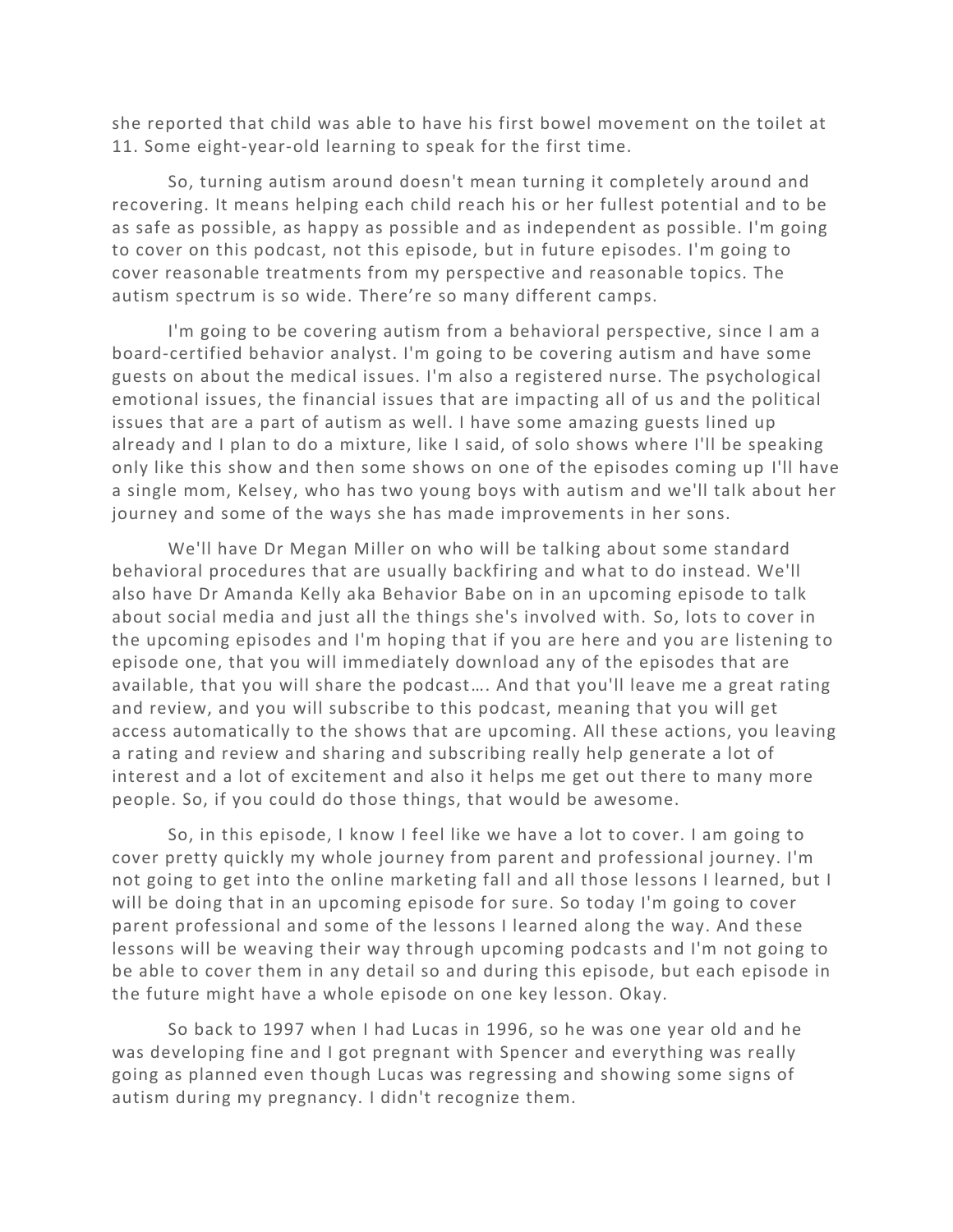And after Spencer was born two days after Christmas in 19… late 1997, I thought everything was pretty much going as planned. Everything was. I was married to Charlie, still married. He's an emergency medicine physician and we had two boys. I thought they were both healthy and everything was fine u ntil Lucas was 21 months old and Spencer was about two months old and my husband mentioned the possibility of autism. And I write about this in my book, the verbal behavior approach on the first page I write that I was shocked, angry. I told him Lucas didn't have autism. He was warm and cuddly. He had some words like, you know, he didn't know what he was talking about and I told him on that day when Lucas was 21 months old that I never ever wanted to hear the word autism again.

So, he like a good husband didn't bring it up. I say that, like a good husband because, that was a very bad thing for me to go into such denial for over a year, well over a year, and what got me out of denial was, and I'm going to talk about this a little bit more in detail next podcast, but I started looking into a thing called hyperlexia, which is the ability to read letters and read words before you can speak basically. And Lucas was really interested in letters, so I was like, well maybe he has hyperlexia and not autism. And it led me to this woman, this mom of a, of a young son with autism with hyperlexia. And she's the one that told me about the Lovaas study, which was published in the late 1980's, which showed that they took up 59 kids with autism, I think they were about three years old and they gave a 19 of them very intensive, 40-hour week ABA treatment.

Then they had a control group that got a little bit, just a little bit of their ABA therapy. And then they had another control group that got, you know, just eclectic therapy. Anyway, the main experimental group out of that 19 children, nine of them or 47 percent became indistinguishable from their peers by first grade. And then they went on to become still stay indistinguishable. So, once I found out about the Lovaas study and this woman, I didn't have Lucas with me. So, I was just like, oh, it's probably just a severe language delay. And she said basically, even if it's just a language delay, you need to find out what they're doing for kids with autism because if they can recover kids with autism, then you know, if it is just a speech delay with Lucas, you should be able to be really set.

So, I on the way home, got to books, read them. And he was eventually, as soon as I read the books, I was like, oh my God, he has autism. And Oh my God, I've been in denial for over a year thinking that nothing could be done. And so, I did an about face. Got him on a short waiting list about two to three months until we were able to go down to the Children's Hospital in Philadelphia. And he was diagnosed one day before his third birthday and we started the Lovaas type ABA therapy, which Lucas made progress with, but he didn't make the kinds of leaps and bounds progress that was a part of where he'd need to be to become part of that experimental group that was going to recover.

And, and I don't know, you know, I say that when the doctor diagnosed Lucas the day before he was three, I asked them about recovery because I had read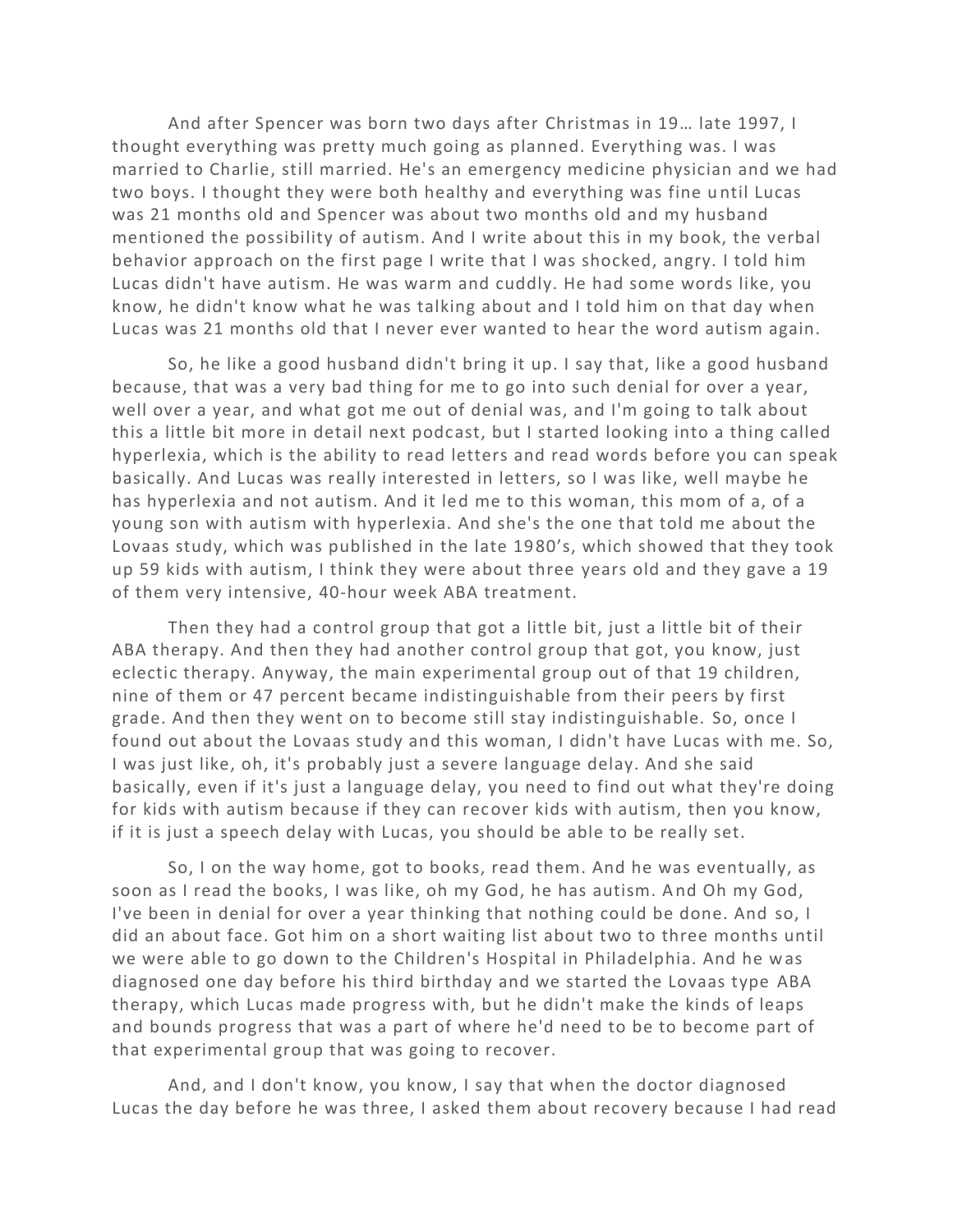these two books by Catherine Maurice outlining recovery and the doctor said that in his 30 years of being a developmental pediatrician that he's seen recovery, but it was only with kids that were more mild then Lucas and he diagnosed him with moderate severe autism.

And so, its kind of really, well, he didn't say that my year of denial caused Lucas not to be able to recover that's the way I felt. And I don't have a crystal ball and nobody knows. Like if we would have gotten on the whole autism track, if Lucas was 21 months old, if we could have gotten a diagnosis and treated. I mean, you know, no one knows. I mean, you do the best you can with the information you have. And it's not like I'm waking up every day. Oh my God, if I wouldn't have been in denial, Lucas would be fine. I don't know if I even believe that. I mean, who knows, and he had neurologic damage and it's pretty significant and he didn't recover.

I also, in the next couple of years after he started ABA therapy, transitioned to the verbal behavior approach and began, I also began educating physicians, namely pediatricians on the early warning signs of autism through a grant, through First Signs. And I was the founding president of the Autism Society in my county. So, I really like once I, once I met with this woman who told me about recovery, I was all in was a huge advocate. I was a leader. I was just like, oh, let's get, get to this.

So, Lucas did not recover obviously, but over time he has made lots and lots of progress with ABA therapy, which looks a lot different than the ABA therapy when he was a small child, but he still receives services from a behavior analyst. He has a one to one who's highly trained in the verbal behavior approach, applied behavior analysis. So, some of the parenting lessons I've learned before I get into my fall, into the professional field of autism. Number one, it's important to not stick your head in the sand about anything, not just about early detection, but any issue. If your child is having new headaches or your child is suddenly falling behind with reading, if they're at that level or your child, any, any issue.

If your child is having problems, we should not be going into denial hoping that it's going to get better on its own. My year of denial and waiting was very bad. Lesson number two, hope is essential and shifts over time. I remember when I was getting my PHD, I did a paper on hope and I showed that through looking at studies that there really is no such thing as false hope, that hope we need to let parents hope. We need to encourage them to hope.

If they're very young and the children are very mild and we can turn things around, then we should encourage parents to hope for full recovery or hope for to get them to their fullest potential and that there's no such thing as Joe normal or a perfect child with no issues. Every child, every adult is going to have their strengths and needs and this hope will shift over time, but I still have hope for Lucas that he's going to continue to stay stable.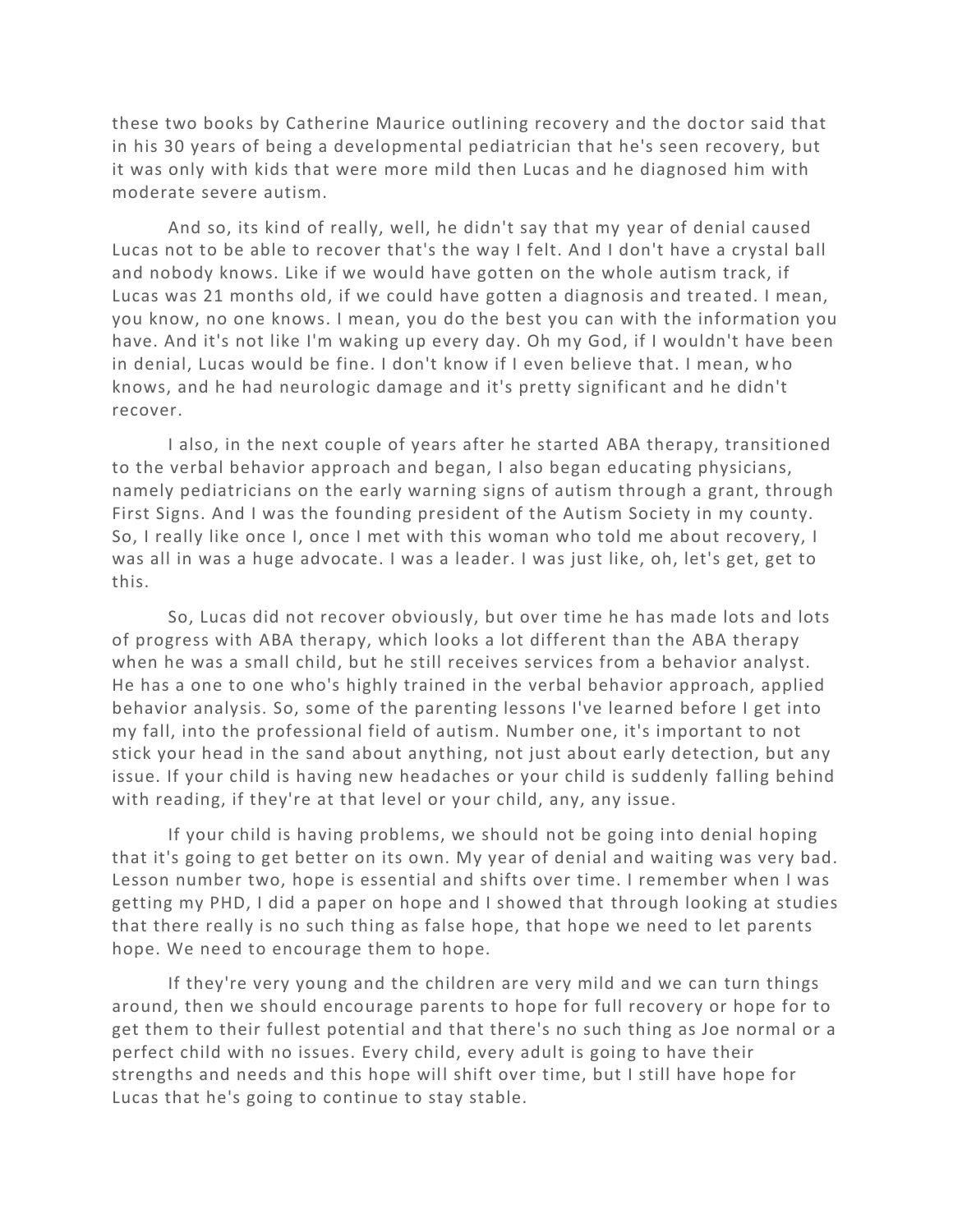He's going to continue to be happy, he's going to be cared for, he's going to stay safe. Lesson number three, hope is not enough. We need, we need treatment. We need behavioral treatment. Even if kids don't recover like Lucas, they can learn through behavioral treatment every day. Lucas has learned to, you know, make his breakfast, sweep the floor, get a shower, tie his shoes, ride a bike. He's also learned to answer questions and to sing songs and to play the autoharp and just a bunch of skills that are so important for him to be happy.

Okay, so those are the, some of the lessons I learned as a parent. Now I want to tell you a little bit about my fall into the professional field, how I became a behavior analyst and an author. And then I'll give you some more lessons. So right away when Lucas was diagnosed, he was transitioning because it was the day before his third birthday, so he was transitioning…

In the United States, in my state, he was transitioning from the birth to three provider funding source to the three to five funding source. And what, what happened was, because he was diagnosed right at that transition, he kind of fell into this, you know, it wasn't great planning and that wasn't anybody's fault. It just, you know, because he was diagnosed right at the transition.

So, what happened next was that I ended up in due process, which is an educational court litigation system because I wanted ABA therapy and they wanted to transport him to a school for kids with autism. He was already going to typical preschool. I wanted to start an intensive ABA therapy program in my home. And so, we got into this legal battle which lasted over a year. Thank goodness that that year we managed to continue to send them to preschool. We managed to start the ABA program ourselves.

And so, during the fight, Lucas was getting what he needed, but it was my first lawyer who was a father of an older son with autism who told me that I should become a behavior analyst. And I looked at him and I was like, what, what's that? And this was 2001 and the behavior analyst certification board and everything just started a year or two earlier. So, I was able to take a distance learning program through Penn State and become a behavior analyst in 2003. And right as I was transitioning to that role, I was offered a job as the lead behavior analyst for the Pennsylvania Verbal Behavior Project, which was a statewide grant in Pennsylvania, which served hundreds of kids. And I stayed in that role for seven years working with hundreds of kids all across the spectrum. The project is, it used to be called the Verbal Behavior Project now is the Pattan p, a t, t a n the Pattan Autism ABA Supports Initiative, I think it's called.

And they're still remain doing really great work across the state of Pennsylvania in public school, mostly autism classrooms, working with teachers and speech pathologist and paraprofessionals and occupational therapists to give kids in public schools ABA therapy and to train everyone so that every child is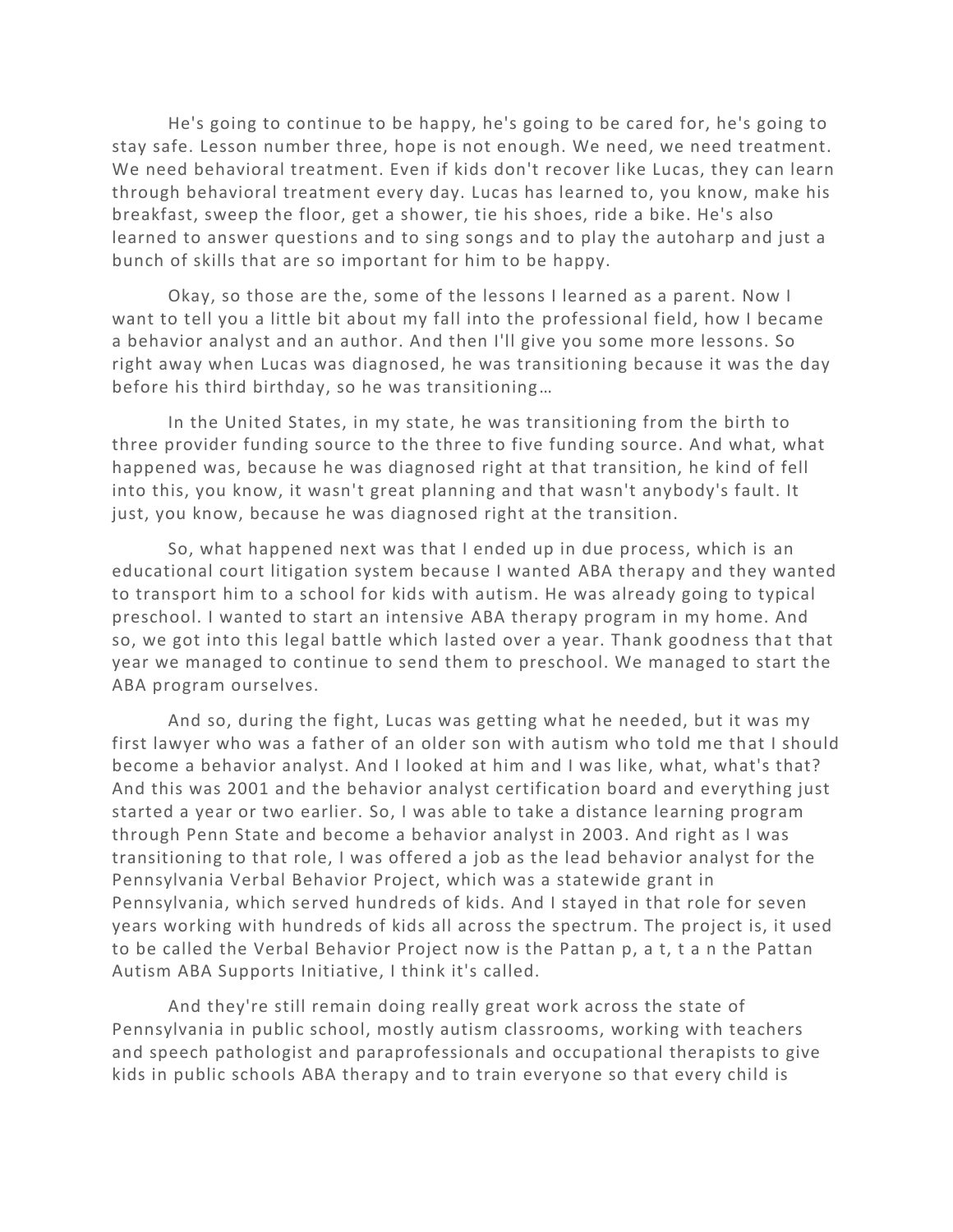reaching their fullest potentials. While I was in the project and working on, on spreading the word to pediatricians about the early diagnosis process.

I also came into writing my book which was, is called The Verbal Behavior Approach, How to Teach Children with Autism and Related Disabilities. And it was published in 2007 and is now sold over 50,000 copies and is available in several languages. So, the book was, was just an attempt to get everything out of my head onto paper to help more people. I had no idea was going to be so, so well received.

And it's still selling great more than a decade later. I've traveled the world speaking about autism and I also left The Verbal Behavior Project in 2010 to finish up my PHD and started working with the early intervention kids in my county through the, through a contract from the birth to three agency and I finished up my PHD with a dissertation on training individuals on the verbal operands. So that's when I fell into the online marketing space because I had my PHD. I didn't think it was efficient to be going door to door through the early intervention program. I didn't think it was efficient to go traveling around the world speaking to smaller, large groups of people. I really wanted to affect the masses.

So, some of the professional lessons I learned was lesson number four. There are so many different camps in the autism world and there's a lot of infighting even among ABA providers, among the parents in certain groups, professionals in certain groups.

There's just a lot of people that are not, you know, just not open to finding out how to really turn things around. I mean, I've known for two decades and it was proven three decades ago that recovery is possible, so this is just not known. Like I spoke at an entrepreneur conference just a couple months ago and there were 900 people in the audience. I said, how many of you know someone with autism and 95 percent of the room raised their hands. And I said, how many of you, before you heard me speak, knew that recovery was even a possibility if treated very early and very aggressively and like five hands went up out of the whole crowd. I know there are a lot of behavior analysts who do very good work, who some people say even behavior analysts, they don't oh recoveries not a thing. Yes, it is a thing.

And it was proven, you know, way back in the 1980's that it's possible. A lot of people say when I post medical things, like I posted one time a folic acid study, it was, it was placebo. They use a placebo. It was double blind. And I posted that. I thought, well, this, it's small, but that's a really interesting thing. And I had behavior analysts post in the comments like, how dare you post pseudoscience, like everything in the biomedical field is pseudoscience. It's like, no, it's not. And you don't really. If you're a behavior analyst and not in the medical field, you really can't speak to that. There's a lot of things that over the past two decades are need, just need more, more attention and need more studies and it's just not getting there. Lesson number five, I believe wholeheartedly that applied behavior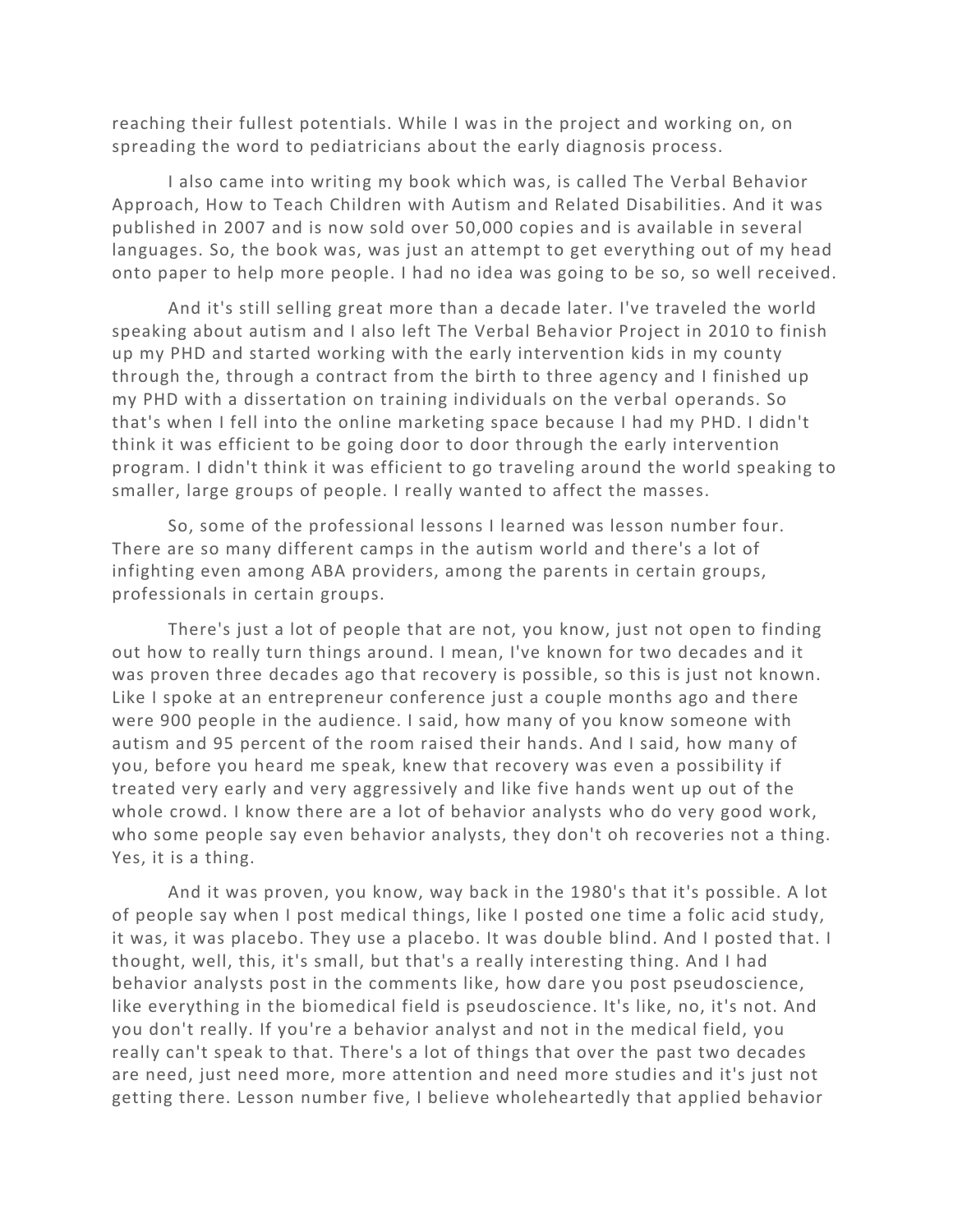analysis plus bf skinner's analysis of verbal behavior or the verbal behavi or approach leads to better outcomes than not using the verbal behavior approach.

Lots of debate on that. We'll get into that in future episodes. Lesson number six. I think there are three main things that are important no matter what the age or ability level of children are. And that is problem behaviors at or near zero. The ability to request your wants and needs and independent toileting. Without these three things or focus on these three things I see relatively quote unquote high functioning kids who are doing double digit math, but having major problem behaviors doing it and people are just focused on the wrong things. Lesson number seven, if you see problem behaviors, the demands are too high and or reinforcement is too low. That will we be weaved throughout. Lesson number eight, we all need a positive to every negative. I learned this through Glen Latham. Again, we're going to be talking about this in future episodes.

Less than number nine, choices lead to happiness. This whole podcast is not just going to be about helping kids get better. It's also going to be about increasing happiness for both parents and professionals in the autism world and some general lessons for everyone. No matter what your role is.

Lesson number 10, there is too much struggle in the autism world and little has changed in the past two decades that I've been here except for the rate of autism is rising. The waiting lists are getting worse and longer and there's just a lot of confusion and a lot of people finding themselves in autism mazes without a lot of help. Lesson number 11, advocating by both parents and professionals for better treatment and funding takes a lot of time and energy and I've been at this for two decades and I continue to be my son's best advocate.

Lesson number 12, don't think in black and white life is mostly gray. I wrote in my book in Chapter Twelve that when Lucas was diagnosed, I was so set on recovery that I was envisioning a recovery party that never happened, but even for the kids who have gotten all better or have gotten significantly better and are now going to college and learning to drive it, sometimes it's very gray. You know, they still have learning disabilities. They still have anxiety, different problems that aren't related to diagnosis of autism, but they have other issues.

Lesson number 13, we only have one life to lead so being in a chronic state of stress is not good for our wellbeing. And I'm going to have some episodes to really focus on mindset and our wellbeing and lowering stress a nd increasing happiness. Lesson number 14, we will need to make lemonade out of lemons and choose happiness. And choose to be positive every chance we get. And my final lesson to wrap up this podcast episode is we've got to make big shifts of the autism world and I'm hoping that my podcast is going to be a part of making those shifts.